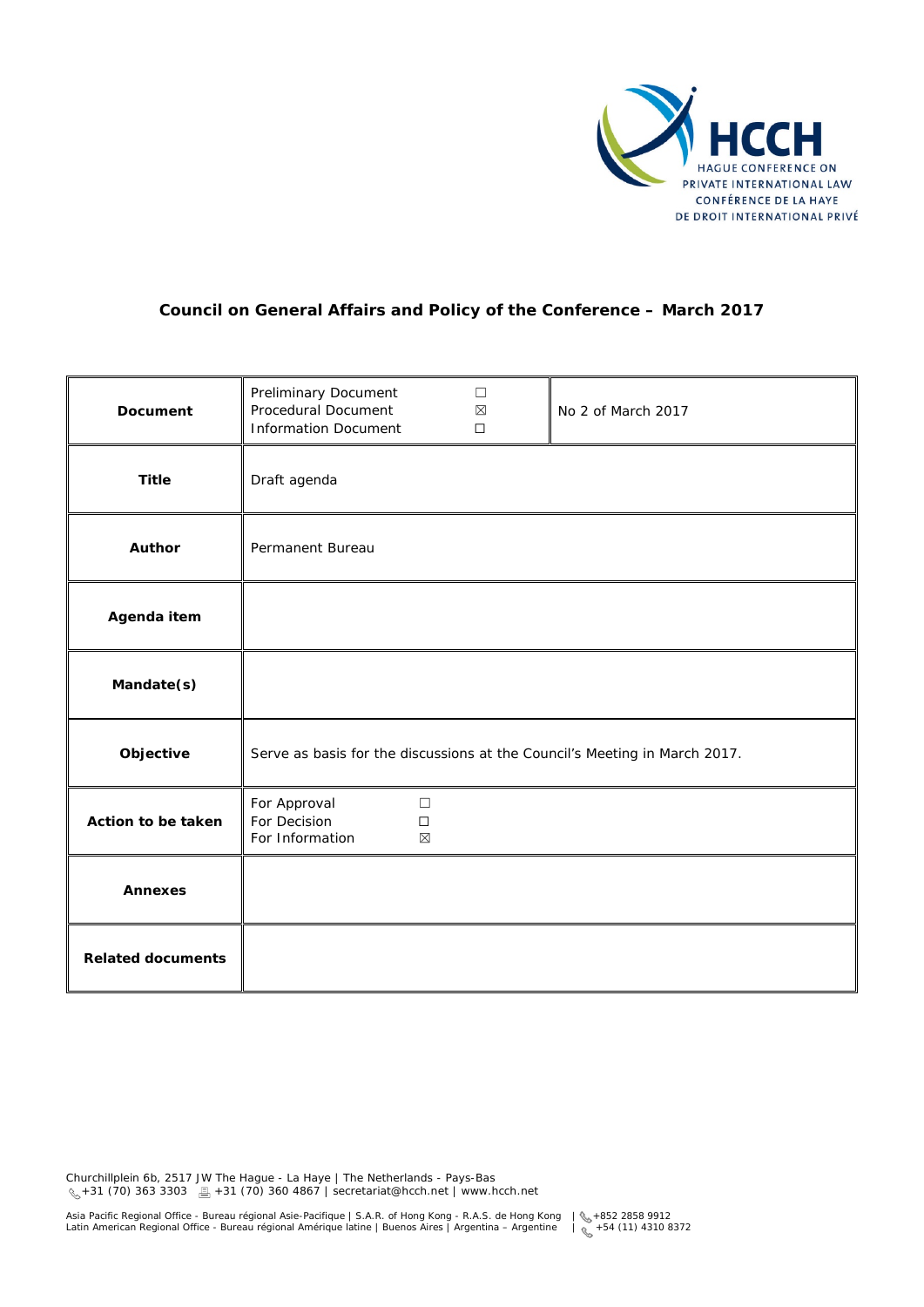### **MEETING OF THE COUNCIL ON GENERAL AFFAIRS AND POLICY OF THE CONFERENCE**

### *14-16 March 2017*

#### **DRAFT AGENDA**

The draft agenda will be treated with some flexibility and may need to be modified in the light of continuing discussions in the Council meeting, in particular concerning the work relating to possible new instruments.

Sessions will normally begin at 9.00 a.m. and end at 6.00 p.m. Short breaks will normally be from 11.00 to 11.15 a.m. and from 4.00 to 4.15 p.m., lunch from 1.00 to 2.30 p.m.

### *Tuesday 14 March 2017*

- **I. Opening by the Chair of the Council – Adoption of agenda**
- **II. Transfer of power between the Chair-elect and the outgoing Chair**
- **III. Overview by the Secretary General of activities since the last Council meeting**
- **IV. Work relating to possible new instruments**
	- **1. Judgments Project** *(Prel. Doc. No 1)*
	- **2. Private international law issues surrounding the status of children, including issues arising from international surrogacy arrangements**  (**Parentage / Surrogacy Project)** *(Prel. Doc. No 2)*
	- **3. Cross-border recognition and enforcement of agreements reached in the course of international child disputes**
	- **4. Co-operation in respect of protection of tourists and visitors abroad**  *(Prel. Doc. No 3)*
	- **5. Use of video-link and other modern technologies in the taking of evidence abroad** *(Prel. Doc. No 9)*
	- **6. Recognition and enforcement of foreign civil protection orders**
	- **7. Co-habitation outside marriage** *(Prel. Doc. No 4)*

### **8. Co-operation between UNCITRAL, UNIDROIT and the HCCH (and between the HCCH and other international organisations or entities)**

- a. Information Document No 1
- b. Joint project of the Secretariats of UNCITRAL, UNIDROIT and the HCCH for the drafting of explanatory text in the area of international commercial contract law (with a focus on sales) *(oral update only)*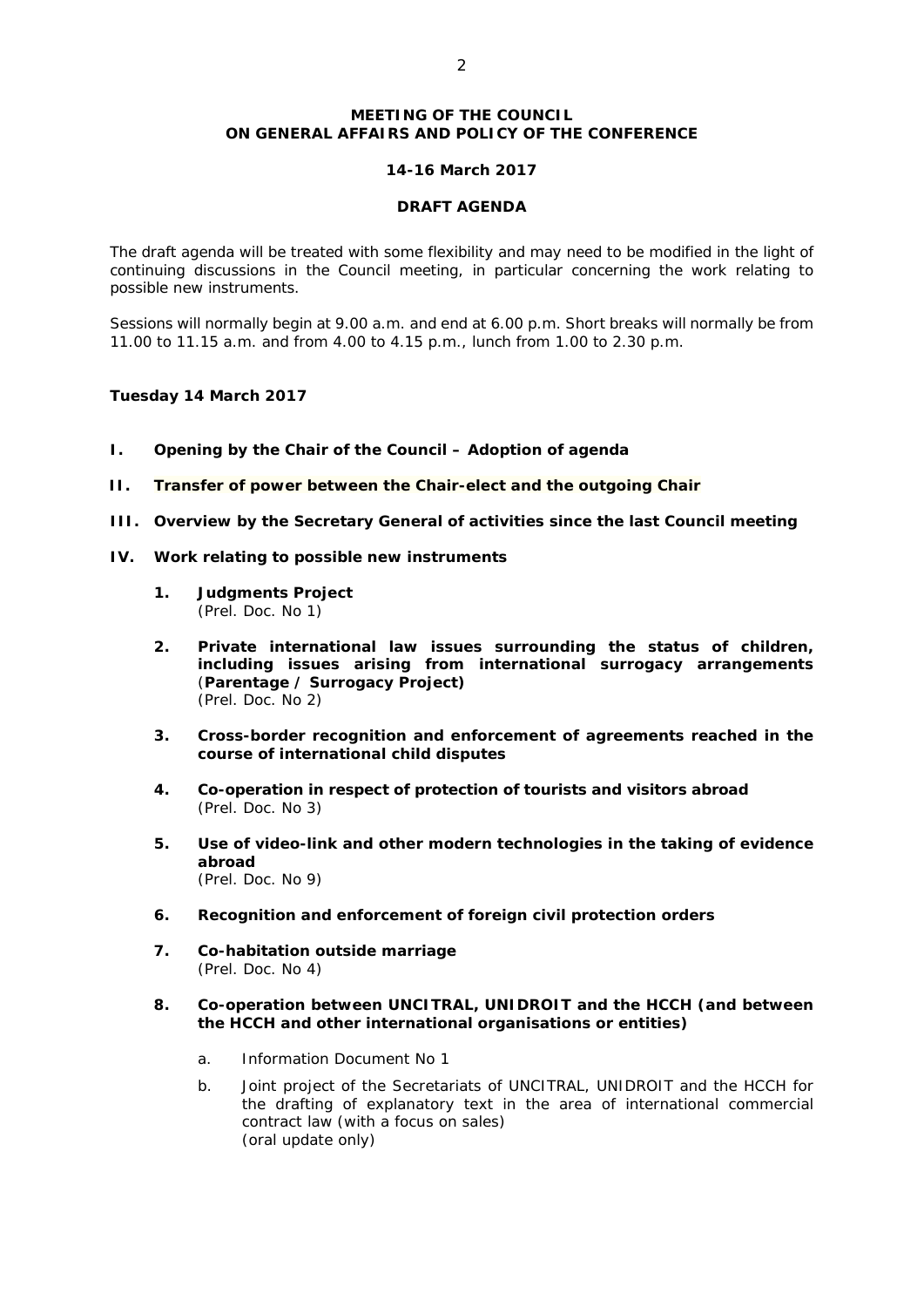c. Joint project HCCH - WIPO on the development of a resource tool addressing the intersection between private international law and intellectual property law *(Prel. Doc. No 7)*

### **9. New proposals**

- a. Judicial Sales of Ships (*Info. Doc. No 2* proposed by CMI to be discussed on Wednesday 15 March)
- b. Others new proposals (if any)
- **6.30 p.m.** *Reception at the residence of the Australian Ambassador in honour of the incoming Chair, Mr Andrew Walter*

#### *Wednesday 15 March 2017*

# **V. Reporting on post-Convention services and assistance activities**

### **1. [International protection of children, family and property relations](http://www.hcch.net/index_en.php?act=text.display&tid=10#family)**

- a. Child Abduction and Child Protection Conventions (incl. Working Group on Art. 13(1)(b); "Malta Process" and related Working Party on Mediation; proposed Special Commission meeting in 2017; INCADAT and INCASTAT; International Hague Network of Judges and Direct Judicial Communications)
- b. Child Support Convention (incl. iSupport) and its Protocol
- c. Intercountry Adoption Convention *(Prel. Doc. No 11)*
- d. Protection of Adults Convention

#### **2. [International legal co-operation and litigation](http://www.hcch.net/index_en.php?act=text.display&tid=10#litigation)**

- a. Apostille Convention (incl. e-APP) Conclusions & Recommendations Special Commission 2016 (*Prel. Doc. No 8*)
- b. Choice of Court Convention *(Prel. Doc. No 5)*

### **3. International commercial and finance law**

- a. Hague Principles *(Prel. Doc. No 5)*
- b. Securities Convention
- **4. Report on post-Convention assistance activities (1 January – 31 December 2016)**

*(Prel. Doc. No 10)*

#### **12.00 p.m.** *Signatures, deposits of instruments of ratification, acceptance or approval of and accession to any Hague Conventions*

Followed by an opportunity for Members to announce progress on implementation / operation of any Hague Conventions (incl. the Hague Principles)